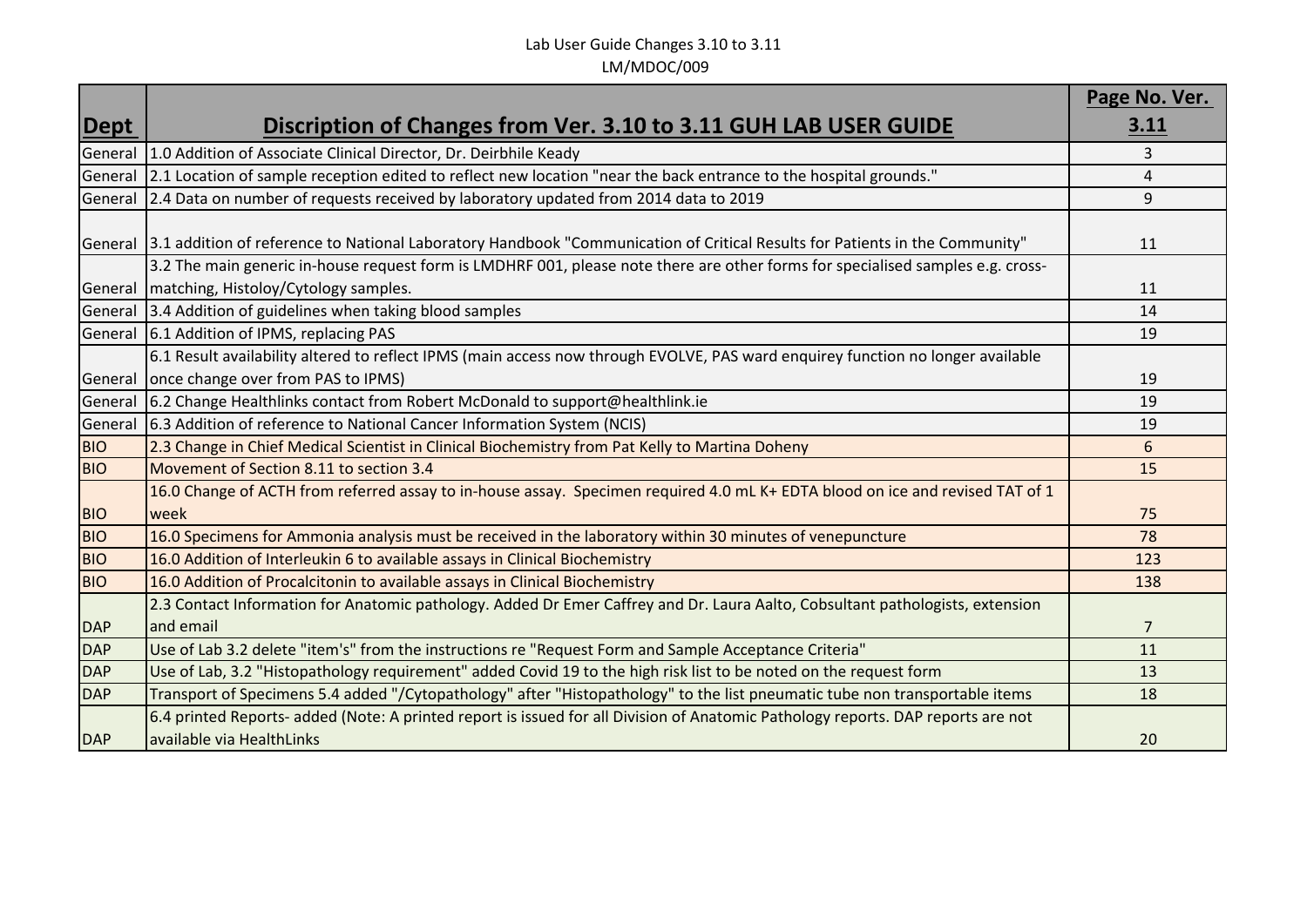|             | Division of Anatomic Pathology 9.1 Update the final paragraph of this section to state that "The Division of Anatomic Pathology   |           |
|-------------|-----------------------------------------------------------------------------------------------------------------------------------|-----------|
|             | (DAP) University Hospital Galway is accredited to ISO15189: 2012. The DAP is a participant in the National Histopathology Quality |           |
|             | Improvement Programme, and is active in EQA and IQC. The Division regularly participates in case conferences and                  |           |
| <b>DAP</b>  | multidisciplinary meetings."                                                                                                      | 36        |
|             | 9.2 2nd paragraph correct: "The DAP requires that samples received into medical laboratories" to "The DAP requires that samples   |           |
| <b>DAP</b>  | received into this lab"                                                                                                           | 37        |
| <b>DAP</b>  | 9.4 replaced the telephone extension 4078 with 4589 re urgent specimens/ frozen sections                                          | 38        |
|             | DAP 9.5 After the table of specimens processed for Cytopathology added: "Note: Cytology will not be performed on a ?CJD or a CJD  |           |
| <b>DAP</b>  | sample"                                                                                                                           | 40        |
| <b>DAP</b>  | DAP 9.5 Removed reference to bleep.                                                                                               | 40        |
| <b>DAP</b>  | DAP 9.6 Molecular Pathology correction to detail under heading EGFR. "Lys858Arg" corrected to "Leu858Arg"                         | 41        |
|             |                                                                                                                                   |           |
| <b>DAP</b>  | Test Directory 16 Cerebrospinal Fluid Cytology, added "Note: Cytology will not be performed on a ?CJD or a CJD sample."           | 96        |
|             | Test Directory 16: Frozen Sections after "Please book frozen section 24 hours in advance with the Consultant Histopathologist     |           |
| <b>DAP</b>  | rostered for "frozens" added "ext. 4589".                                                                                         | 112       |
| <b>GBTE</b> | 7.2 & 7.3 Removed reference to Uniplas                                                                                            | 21        |
| <b>GBTE</b> | 7.3 Typo addressograph and minor amendments throughout, note also handwritten or bloodtrack label accepted                        | $23 - 25$ |
| <b>GBTE</b> | 7.4 added additional sample may be required where patient has no transfusion history                                              | 26        |
| <b>GBTE</b> | 7.5 alias dob for unidentified patients 01/01/1881                                                                                | 26        |
| <b>GBTE</b> | 7.6 Added out hours times                                                                                                         | 26        |
| <b>GBTE</b> | 7.9 Add reference to Bloodtrack & relevant clinical policies                                                                      | 27        |
| <b>GBTE</b> | 7.16 Blood Track Phase 3 now implemented and reference to section 7.9.                                                            | 28        |
| <b>GBTE</b> | 7.17 Updated Table to include Dr. Niamh Keane and Dr. Nunez Yizel                                                                 | 29        |
| <b>GBTE</b> | 7.19 Code Red updated and noted to refer to policy CLN HVIG 031 on Saolta Q-Pulse                                                 | 30        |
| <b>IMM</b>  | Changes 'General Immunology' to Immunology, Deleted allergy & Autoab ext - no longer active                                       | 4         |
|             | Added to section 11.2: refer to the National Laboratory Handbook - Total and Specific IgE (located on www.hse.ie) for             |           |
| <b>IMM</b>  | provision of indications for allergy testing.                                                                                     | 7         |
| <b>IMM</b>  | Section 11.10, updated DCG CHI Crumlin Information                                                                                | 56        |
| <b>IMM</b>  | Section 16; Allergen Specific IgE, added: Note restrictions in place for referral requests.                                       | 77        |
| <b>IMM</b>  | Section 16 Anti-Glutamic Acid Decarboxylase; Updated laboratory to Immunology GUH                                                 | 81        |
| <b>IMM</b>  | Section 16, Anti-Histone Antibodies; replace ref range with 'Report: Pos/Neg'                                                     | 81        |
| <b>IMM</b>  | Section 16, Anti-Myeloperoxidase: Turnaround changed to 5wds                                                                      | 83        |
| <b>IMM</b>  | section 16; anti-PLA2R. Updated details as testing is now in-house (Lab/turnaround/ref. Range)                                    | 84        |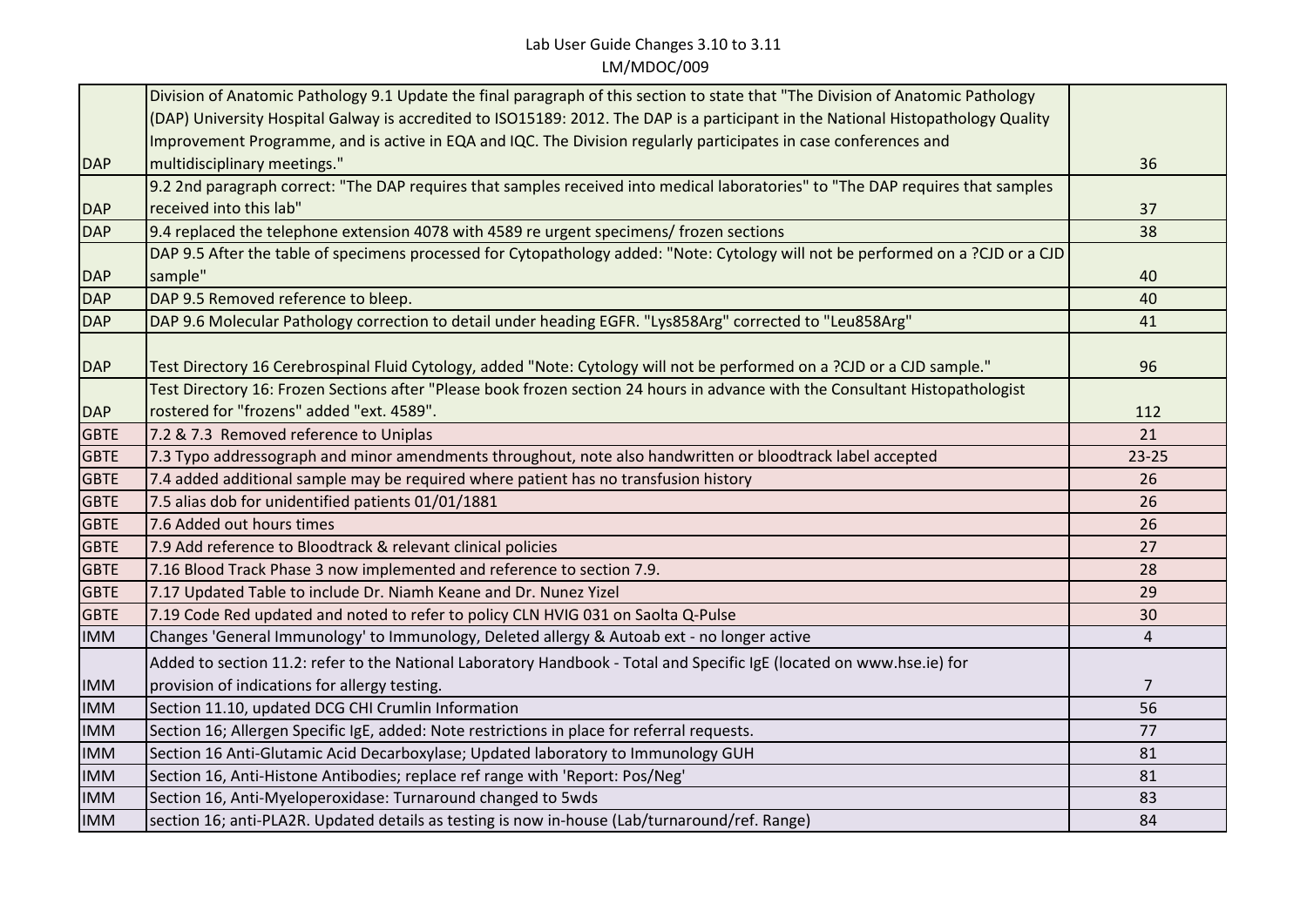| <b>IMM</b>  | Section 16, Anti-PR3. Turnaround time changed to 5wd                                                                           | 84  |
|-------------|--------------------------------------------------------------------------------------------------------------------------------|-----|
| <b>IMM</b>  | Section 16, Anti-Thyroid Peroxidase: Turnaround changed to 5wd, ref. Range changed to 0-25 IU/mL                               | 86  |
| <b>IMM</b>  | Section 16, Bence - Jones proteins (Urine Free Light Chains): added 'Refer to section 8.11 for 24hr sample collection details' | 89  |
| <b>IMM</b>  | Section 16, Complement C1Q: Added Comment regarding testing & amended Turnaround to 11 weeks                                   | 99  |
| <b>IMM</b>  | Section 16, Cystic Fibrosis. Updated DCG OLCHC to DCG CHI. Updated comment.                                                    | 104 |
| <b>IMM</b>  | Section 16, Cytogenetics Chromosome Analysis / Karyotyping Paediatric (age <5 years): updated lab name & info in comment       | 104 |
| <b>IMM</b>  | Section 16: Cytogenetics, Microarray/aCGH: updated lab name & information in comment regarding request forms                   | 104 |
| <b>IMM</b>  | Section 16, Fragile X: updated lab name to DCG CHI and information in comment regarding request forms                          | 112 |
| <b>IMM</b>  | Section 16, Huntingtons Disease: updated lab name to DCG CHI and information in comment regarding request forms                | 121 |
| <b>IMM</b>  | Section 16, Microarray/aCGH: deleted information. Added 'See Cytogenetics: MicroArray/aCGH                                     | 130 |
| <b>HAEM</b> | 2.3 Contact Information. Added Dr Yizel Nunez and contact information                                                          | 8   |
| <b>HAEM</b> | 2.3 Contact Information. Added Dr Niamh Keane and contact information                                                          | 8   |
|             | 12.1 Removed "The Laboratory decided to voluntarily suspend accreditation with INAB" Added "In addition Laboratory             |     |
| <b>HAEM</b> | accredited by INAB"                                                                                                            | 58  |
|             | 12.5 Removed the words "reference ranges" from the sentence "Refer to the test directory of this manual For a list of tests    |     |
| <b>HAEM</b> | performed, the specimen required                                                                                               | 59  |
| <b>HAEM</b> | 16.0 Activated Partial Thromboplastin Time (APTT)  Removed reference range and added "refer to report"                         | 75  |
| <b>HAEM</b> | 16.0 Activated Protein C Resistance (APCR)  Removed reference range and added "refer to report"                                | 75  |
|             |                                                                                                                                |     |
| <b>HAEM</b> | 16.0 Anti-Xa Level. Moved to correct alphabetical location. Previously was between Anti-Endomysial Antibodies and Anti_GABA    | 86  |
| <b>HAEM</b> | 16.0 Antithrombin Removed reference range and added "refer to report"                                                          | 86  |
| <b>HAEM</b> | 16.0 Coagulation screen. Removed reference range and added "refer to report"                                                   | 99  |
| <b>HAEM</b> | 16.0 D-Dimer. Removed reference range and added "refer to report"                                                              | 105 |
| <b>HAEM</b> | 16.0 Erythropoetin .Removed reference range and added "refer to report" Referred to MedLab Pathology instead of SJH            | 108 |
| <b>HAEM</b> | 16.0 ESR Removed reference ranges and added "refer to report" Changed specimen type                                            | 108 |
| <b>HAEM</b> | 16.0 FDP's Removed reference range and added "refer to report"                                                                 | 110 |
| <b>HAEM</b> | 16.0 Ferritin Removed reference range and added "refer to report"                                                              | 110 |
| <b>HAEM</b> | 16.0 Flow Cytometry . Changed sample type to bone marrow aspirate in EDTA . Removed RPMI                                       | 111 |
| <b>HAEM</b> | 16.0 Folate Removed reference range and added "refer to report"                                                                | 111 |
| <b>HAEM</b> | 16.0 Full Blood Count. Removed reference range and added "refer to report"                                                     | 113 |
| <b>HAEM</b> | 16.0 Immunophenotyping. Changed specimen type from RPMI to EDTA                                                                | 122 |
| <b>HAEM</b> | 16.0 Leucocyte Alkaline Phosphatase. Removed reference range and added "refer to report"                                       | 126 |
| <b>HAEM</b> | 16.0 Methaemoglobin. Removed reference range and added "refer to report"                                                       | 130 |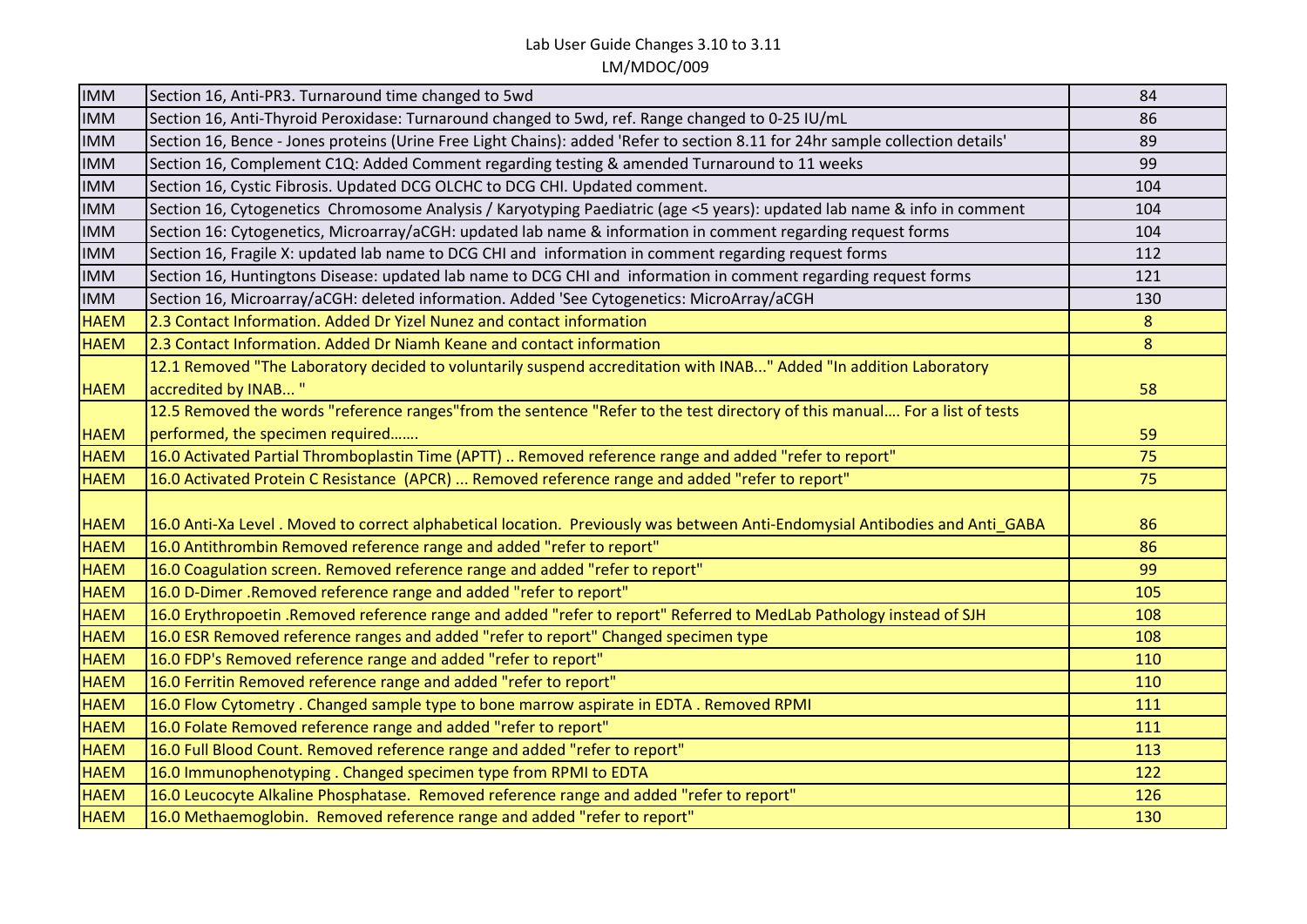| <b>HAEM</b> | 16.0 Plasma Viscosity. Removed reference range and added "refer to report"                                                    | 136 |
|-------------|-------------------------------------------------------------------------------------------------------------------------------|-----|
| <b>HAEM</b> | 16.0 Protein C. Removed reference range and added "refer to report"                                                           | 140 |
| <b>HAEM</b> | 16.0 Protein S and Free protein S. Removed reference range and added "refer to report"                                        | 140 |
| <b>HAEM</b> | 16.0 Prothrombin Time. Removed reference range and added "refer to report"                                                    | 140 |
|             | 16.0 Red Cell Folate. Removed reference range and added "refer to report".TAT changed to 3 weeks. Referred to med lab         |     |
| <b>HAEM</b> | Pathology                                                                                                                     | 141 |
| <b>HAEM</b> | 16.0 Reticulocyte count. Removed reference range and added "refer to report"                                                  | 142 |
| <b>HAEM</b> | 16.0 Ristocetin CoFactor. Removed reference range and added "refer to report"                                                 | 142 |
| <b>HAEM</b> | 16.0 Thrombophilia Screen. Removed reference range and added "refer to report"                                                | 148 |
| <b>HAEM</b> | 16.0 Vitamin B12. Removed reference range and added "refer to report"                                                         | 154 |
| <b>HAEM</b> | 16.0 Von Willebrands Factor Antigen. Removed reference range and added "refer to report"                                      | 154 |
| Micro       | 2.2 Change Medical Microbiology phone ext for Respiratory & TB from 4570 to 2525                                              | 5   |
| Micro       | 2.2 Amend 'National Salmonella Reference Laboratory' to 'National Reference Laboratory'                                       | 5   |
| Micro       | 2.3 Addition of Dr. Ruth Waldron Consultant Microbiologist in Medical Microbiology                                            | 8   |
| Micro       | 13.1 Edited Enterobacteriaceae to reclassified name Enterobacterales in Department profile                                    | 61  |
| Micro       | 13.3 Added Dr. Ruth Waldron to consultation service                                                                           | 62  |
| Micro       | 13.5 Amended Tissues and Fluids are retained for 4 weeks instead of 1 week                                                    | 63  |
|             | 13.5 GUH National Reference Laboratory section, amend links to NSSLRL and NCPERL documents:                                   |     |
|             | https://saolta.ie/documents/national-salmonella-shigella-listeria-reference-laboratory-users-guide                            |     |
|             | https://saolta.ie/documents/nsslrl-request-form                                                                               |     |
| Micro       | https://saolta.ie/documents/national-carbapenemase-producing-enterobacterales-cpe-reference-laboratory-users-guide;           | 68  |
|             | 16.0 Cerebrospinal Fluid (Molecular analysis for Pathogens)added "Referred to Irish Meningococcal and Streptococcal Reference |     |
| Micro       | Laboratory" (as well as National Virus Reference Laboratory) when unavailable on site"                                        | 95  |
| Micro       | 16.0 Addition of Clostridium difficile toxin assay                                                                            | 98  |
| Mort        | 2.3 Added Senior Mortuary Technician contact details, Cormac MacLiathain                                                      | 9   |
| Mort        | 10. Updated title from "Autopsy" to "Mortuary Services-Autopsy"                                                               | 44  |
| Mort        | 10. Added "(Deaths Reportable to the Coroner)" in heading: Coroner's autopsies                                                | 44  |
| Mort        | 10. Updated offical identification preocedure and reference document Ref : Q-Pulse IM-MR-025                                  | 44  |
| Mort        | 10. Added Coroners Post Mortem form (R842) to Inpatient Post Mortem Checklist                                                 | 44  |
| Mort        | 10. Updated Bereavement Officer contact details                                                                               | 45  |
| Mort        | 10. Added out of hours times and duty of Gardai/C71 to "Coroner's Post-Mortems brought in from the Community"                 | 45  |
| Mort        | 10. Added clinician discussion with KOK & R770 to "house Autopsies"                                                           | 45  |